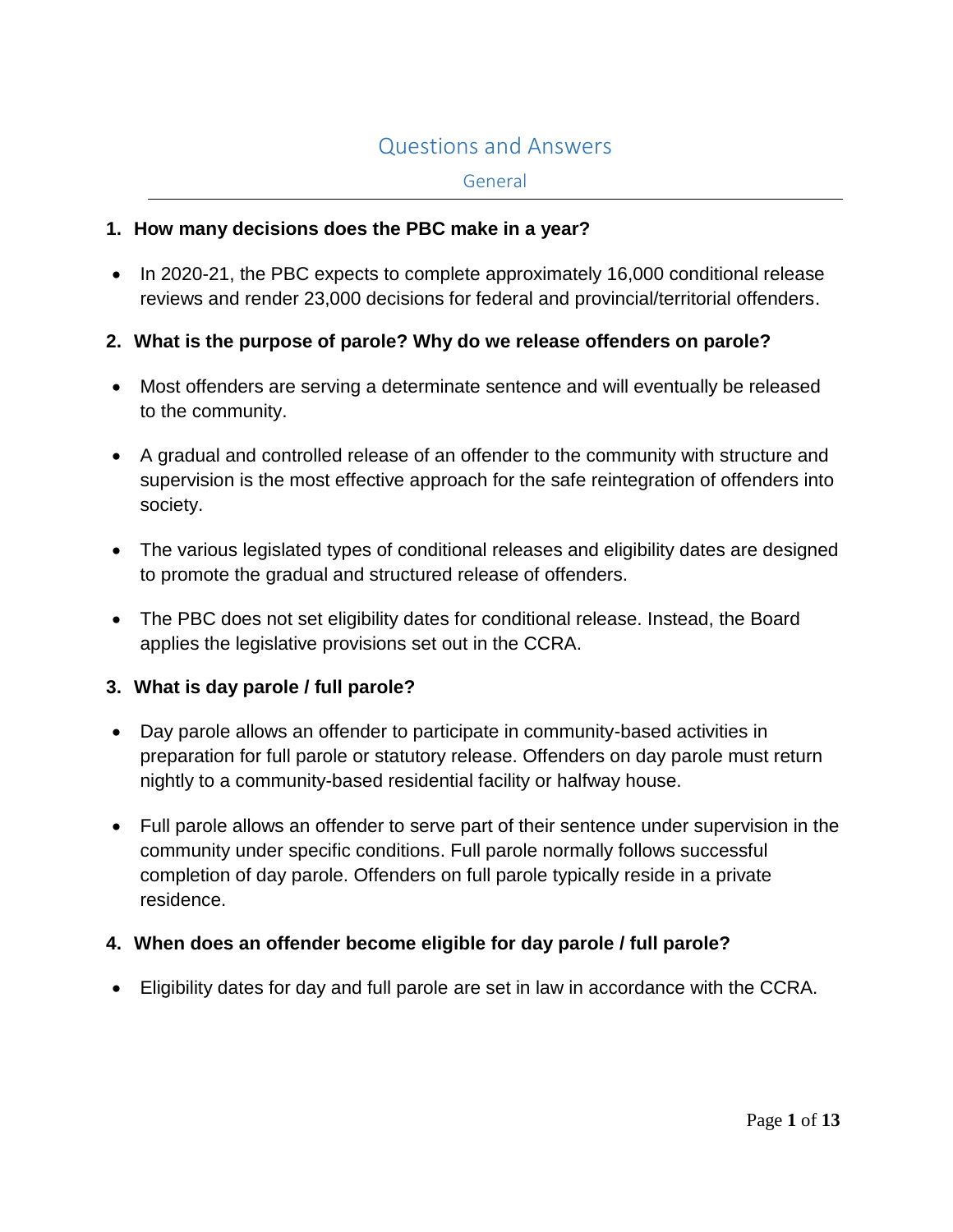- Day Parole: 6 months before full parole eligibility date (PED) or 6 months into the sentence, whichever is greater. For offenders serving life sentences, 3 years before PED.
- Full Parole: At 1/3 of sentence, or 7 years, whichever is less. For offenders serving a life sentence, parole eligibility is set by the Court at the time of sentencing. For first degree murder, eligibility is automatically set at 25 years, and for second degree murder, eligibility may be set at between 10 to 25 years.

## **5. What are standard conditions / special conditions? How does the Board determine what conditions to apply?**

- All offenders released on conditional release must abide by a set of standard conditions in law. These include reporting to a parole officer, obeying the law and keeping the peace, not owning or possessing a weapon, and reporting any change in their family, domestic or financial situation to their parole officer.
- The Parole Board may also impose any special conditions it considers reasonable and necessary to further manage an offender's risk in the community, such as to abstain from the use of drugs or alcohol, or to report all intimate relationships.
- The Board also takes into account requests from victims to impose special conditions. The most common request is for no contact with the victim or their family members.

## **6. Did the PBC authorize this offender to solicit sexual services while on parole?**

- The Parole Board of Canada (PBC) did not authorize any community supervision strategy giving this offender permission to solicit sexual services while on parole, as can be read in the Board's September 2019 written decision.
- As indicated in the PBC's written decision, Board members clearly did not support this strategy, and the Board in turn imposed a special condition to report all intimate and non-intimate relationships.

# **7. Are there other instances that you are aware of where an offender has visited massage parlours or solicited sexual services while on parole?**

• One of the standard conditions placed on all offenders released on parole is to obey the law and keep the peace. As soliciting sexual services is an offence under the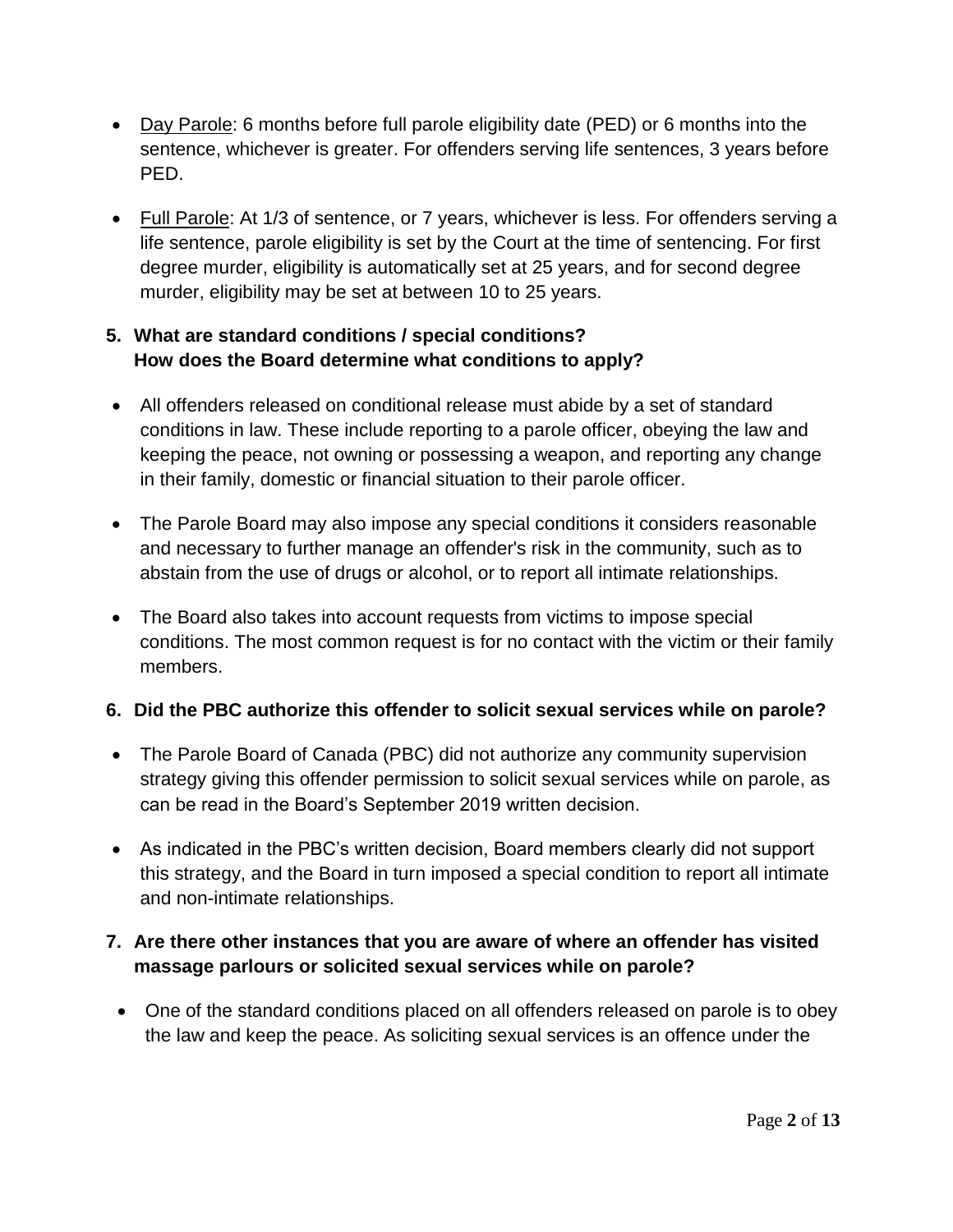*Criminal Code*, the Board would not impose such a condition on an offender's parole.

- Special conditions are intended to help further manage an offender's risk in the community. They typically include things like abstaining from the use of drugs or alcohol, or reporting all intimate relationships.
- The Correctional Service of Canada (CSC) is ultimately responsible for the supervision of federal offenders in the community, and ensuring that offenders follow the conditions of their release.

## RISK ASSESSMENT

### **8. How do Board members assess an offender's risk to re-offend?**

- As part of the decision-making process, the CCRA requires that the PBC consider two things when granting parole:
	- $\circ$  that the offender will not, by reoffending, present an undue risk to society before the end of their sentence; and
	- $\circ$  the release of the offender will contribute to the protection of society by facilitating the offender's return to the community as a law-abiding citizen.
- The Board's decision-making process is highly structured, and considers all relevant information from a wide range of sources.
- The risk assessment process considers the nature of the offence, the offender's attitude toward the offence and the victim(s), and whether any measures have been taken by the offender to demonstrate accountability for and understanding of the offence, and to address their risk factors.
- Board members consider a wide range of information in assessing an offender's risk to re-offend. Information from the police, courts, Crown attorneys, mental health professionals, correctional authorities, private agencies, and victims of crime is used in assessing an offender's risk to re-offend and whether that risk can be safely managed in the community. Board members also refer to actuarial assessments and risk assessment tools in determining an offender's risk to re-offend.
- Board members take into consideration all relevant factors, including:
	- o an offender's social and criminal history;
	- o any systemic or background factors that may have contributed to the offender's involvement with the criminal justice system;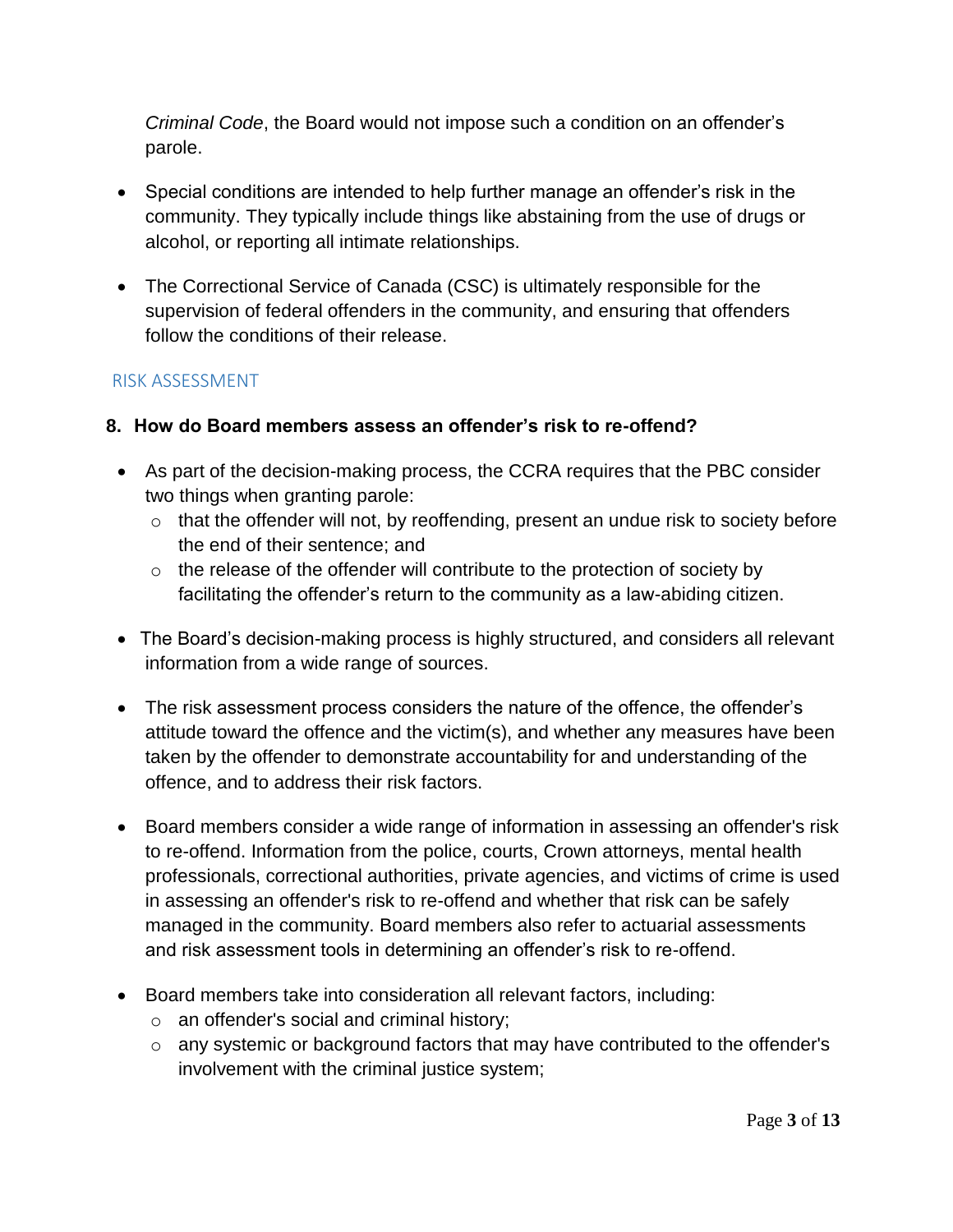- $\circ$  the reasons for and type of offence(s) including the offender's understanding of the offence and any past offences;
- o any progress made by the offender through participation in programs;
- $\circ$  their behaviour in the institution and while on previous conditional release(s);
- o actuarial assessments and risk assessment tools;
- o victim information; and
- o the offender's release plan and community supports.

# **9. Why didn't Board members revoke this offender's day parole when they found out he was soliciting sexual services from women, which they described as "inappropriate" and a "risk factor" in their decision?**

- As the Chairperson, I direct the PBC's management and operations, however Board members are independent in their decision-making responsibilities, consistent with PBC's legislative framework.
- Board members consider all relevant and available information in assessing an offender's risk to re-offend and whether this risk can be safely managed within the community. This includes things such as the offender's behaviour in the institution and while on previous conditional releases.
- Public safety is the paramount consideration in all Parole Board of Canada decisions.

# HEARINGS HELD BY VIDEOCONFERENCE

## **10.How often does the Board conduct hearings by way of videoconference?**

- $\bullet$  In 2018-19, from a total of 6,635 hearings, 57% (3,806) were held by videoconference.
- Over the past five years, from a total of 28,637 hearings, approximately half (49%) have been held by videoconference (14,061).

# BOARD MEMBER QUALIFICATION PROCESS

## **11.How does the Board member appointment process work?**

 The Board Member Qualification Process supports an open, transparent, and meritbased selection process that supports the provision of a list of high-quality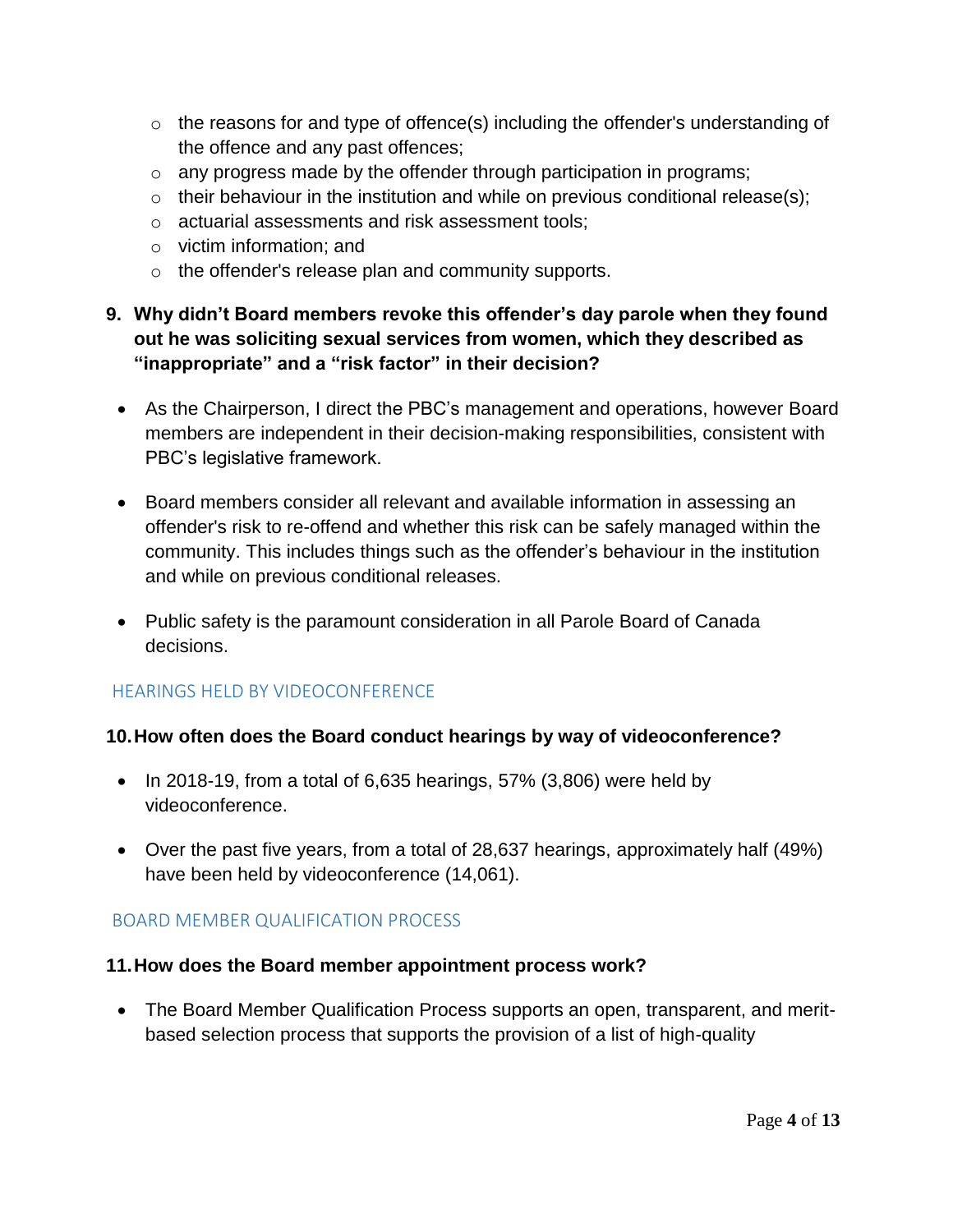candidates to the Minister of Public Safety that reflects gender parity and Canada's diversity.

- The PBC works in collaboration with the Privy Council Office (PCO) on the qualification process for Board members.
- Currently, a Selection Committee is established by PCO, which consists of a representative from PCO, the Prime Minister's Office (at their discretion), the Office of the Minister of Public Safety, Public Safety Canada, and the PBC Chairperson (or designated alternate). Unique to the Board, an Indigenous Elder participates in all interviews for GIC candidates.
- The Selection Committee assesses the merit of potential candidates at each step of the phased process, consisting of: a screening process, a written exam, an interview and a reference check.
- A list of qualified candidates is submitted by the Chairperson to the Minister of Public Safety, who then makes a recommendation to Cabinet.

# **12.Is there currently a delay in filling BM vacancies? Have you provided a list of qualified candidates to the Minister of Public Safety?**

 This is a question better posed to the Minister of Public Safety, who is responsible for selecting candidates and recommending them to the Governor-in-Council for appointment.

# **13.The GIC appointment process was changed in 2016 – has this new process resulted in improvements? Is it meeting the PBC's needs in terms of GIC's?**

 As the appointment process is led by the Privy Council Office, I would defer to them on this question.

# **14.Has the new GIC appointment process made it more difficult for you to re-appoint / retain experienced Board members?**

 GIC appointees hold office either on a part-time or a full-time basis. In accordance with Section 103 of the *Corrections and Conditional Release Act* (CCRA), full-time Board members can hold office during good behaviour for periods not exceeding 10 years while part-time Board members can hold office during good behaviour for periods not exceeding 3 years.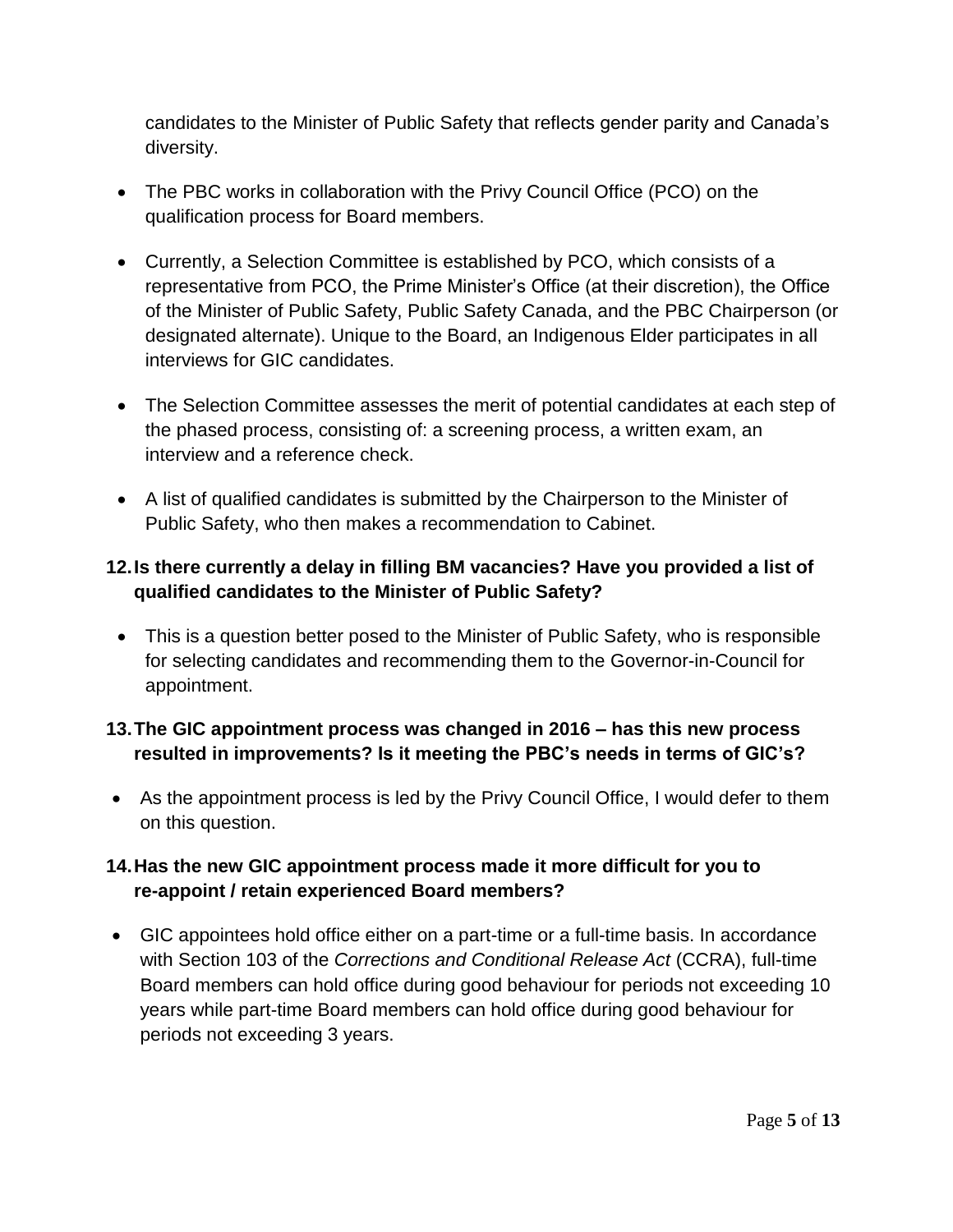- A Board member may be reappointed to the same position but, since appointments are made at the discretion of the GIC, renewal is not automatic.
- Re-appointment of Board members is a key strategy to maintain knowledge and experience within the Board.

### BOARD MEMBER COMPLEMENT

## **15.How many Board members can the PBC have at any one time? How many do you have right now?**

- Board members may be appointed as full-time or part-time decision-makers.
- The *Corrections and Conditional Release Act* sets a limit of 60 full-time members and allows for a number of part-time members to hold office during good behaviour for periods not exceeding ten years and three years, respectively.
- In addition, not more than six full-time Board members are designated to the Appeal Division.
- There are currently a total of 39 full-time board members, and 39 part-time Board members appointed to the PBC.

## **16.How many vacancies does the PBC currently have? Do you have a Board member shortage?**

- There are currently 14 Board member vacancies across our six regional offices (10 FT and 4 PT).
- PBC is actively monitoring its BM complement.

## **17.How many years of experience do current Board members have? Do you have a deficit of experienced Board members?**

- Board members are appointed for 3- and 5-year terms, so Board member experience is dictated in part by the appointment process itself, as well as the re-appointment of Board members.
- That being said, the Board has significant experience and knowledge among our current GIC complement of Board members.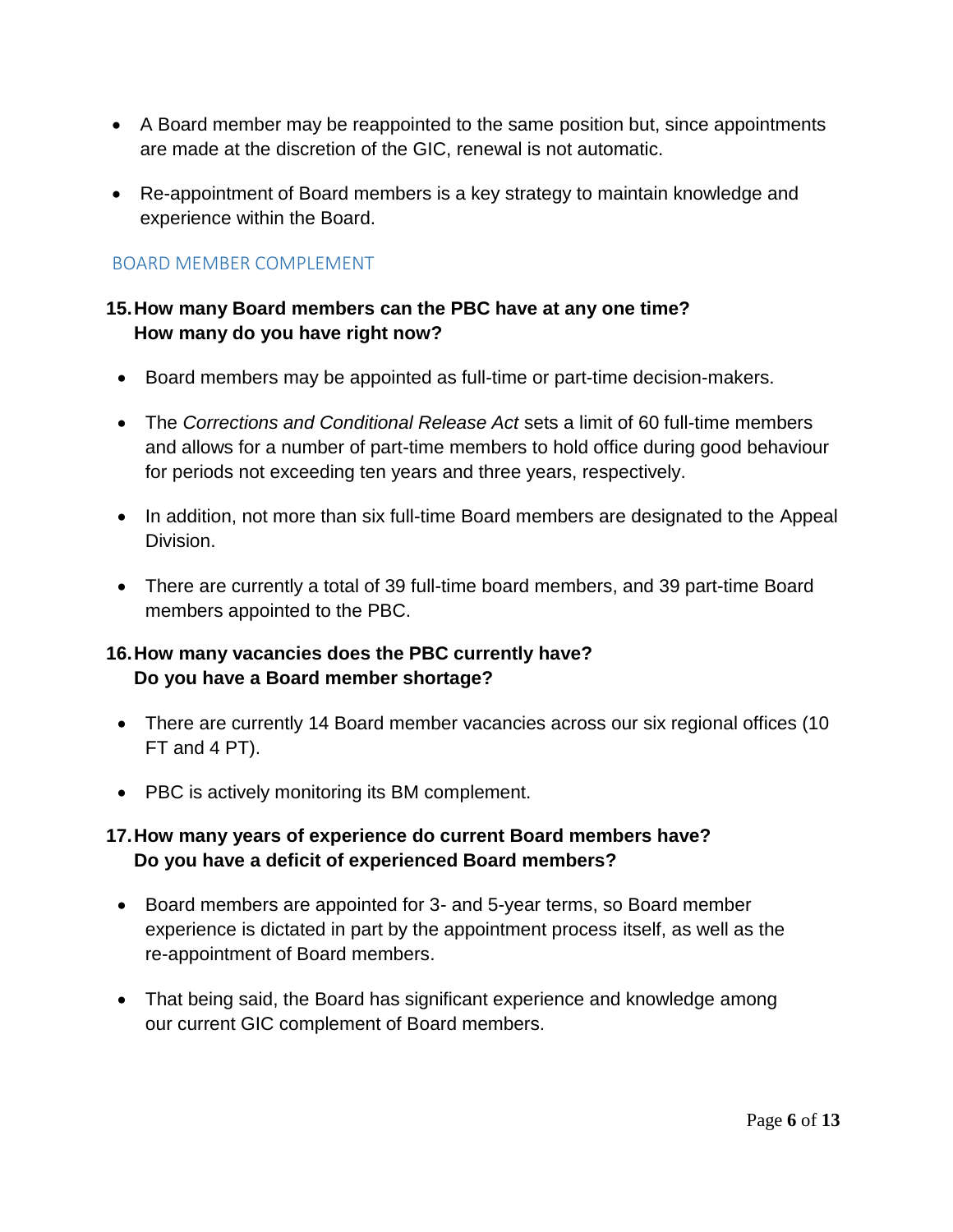- Although Board members have an average of 2.5 years experience, we have 15 Board members who have more than 5 years experience, and 8 Board members who have between 10-15 years experience.
- There have been 10 Board member re-appointments between January 1, 2019 and January 1, 2020, which reinforces the Board's commitment to keep Board members with a depth of knowledge and experience.
- Board members are also supported in their decision-making by public service staff such as Case Review Officers and Hearing Officers. These staff perform a critical function, and are responsible for a variety of tasks such as case preparation and information sharing.
- These public service staff have had a lengthy tenure with PBC  $-27$  of these employees have worked for the Board for between 15-30 years each.
- Although Board members are appointed for a finite term, they are supported by deeply experienced staff who can offer support with regard to the hearing process, and requirements under the CCRA.

## BOARD MEMBER TRAINING

## **18.What kind of training do Board members receive? How soon do they start making decisions upon appointment?**

- Board members come from varied backgrounds and collectively reflect Canada's diversity, community values and views. As such, a comprehensive orientation is essential in order to ensure that all Board members are equipped with the level of knowledge and skill required to conduct the Board's work.
- Upon appointment, Board members complete an intensive five-week Board member orientation session. During that time, they receive training on relevant law, policy and risk assessment by PBC in partnership with key academics and practitioners in the field of criminal justice.
- This is followed by ongoing mentoring and coaching by experienced Board members and key personnel for an extended time period in order to fully integrate and reinforce the knowledge and skills developed during the training.
- Board members also participate in regional training on a regular basis, and in continuous learning and development opportunities throughout their mandate.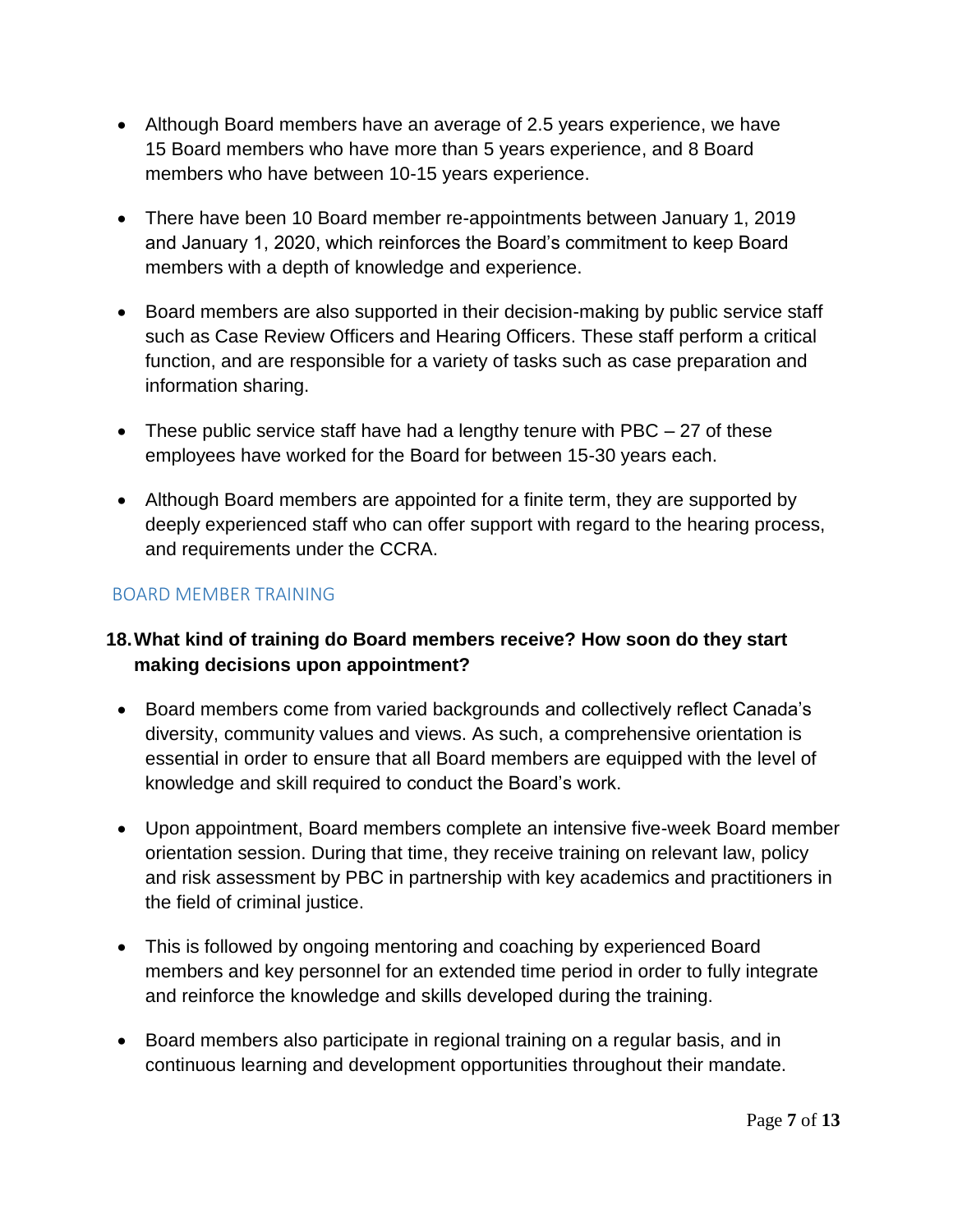- Altogether, Board members receive 225 mandatory hours of training and mentoring on risk assessment on topics such as: Violence, Intimate Partner Violence, Family Violence, Sex Offenders, Lifers, General and Violent Recidivism, and Offenders Serving Long Sentences.
- No Board member is assigned any decision-making responsibilities until they have fully completed their training and have the confidence of their Regional Vice-Chairperson.
- The primary emphasis in Board member training is to ensure that they understand the Board's Risk Assessment Framework and are able to apply it in their decisionmaking. Public safety is the Board's number one priority.
- Board members are trained in the Risk Assessment Framework by academics specialized in risk assessment and supported by PBC staff.
- 19.**The Minister of Justice has introduced a bill to require new sexual assault training for judges? The suggestion has been made to amend this bill to have it include PBC Board members? Do you agree that Board members should also get this training?**
	- The PBC has been providing this type of training to its Board members for many years now. Board members receive training on the following to help them in the assessment of risk the offender presents: risk assessment issues for sex offenders, risk assessment issues for violent offenders, intimate partner violence (including static and dynamic risk), domestic homicide, family violence and other topics related to violence and sexual offending.

# **20.It has been suggested that some of your Board members may be making decisions before they have received sufficient training. How do you respond to this?**

 No Board member is assigned any decision-making responsibilities until they have fully completed their training and have the confidence of their Regional Vice-Chairperson.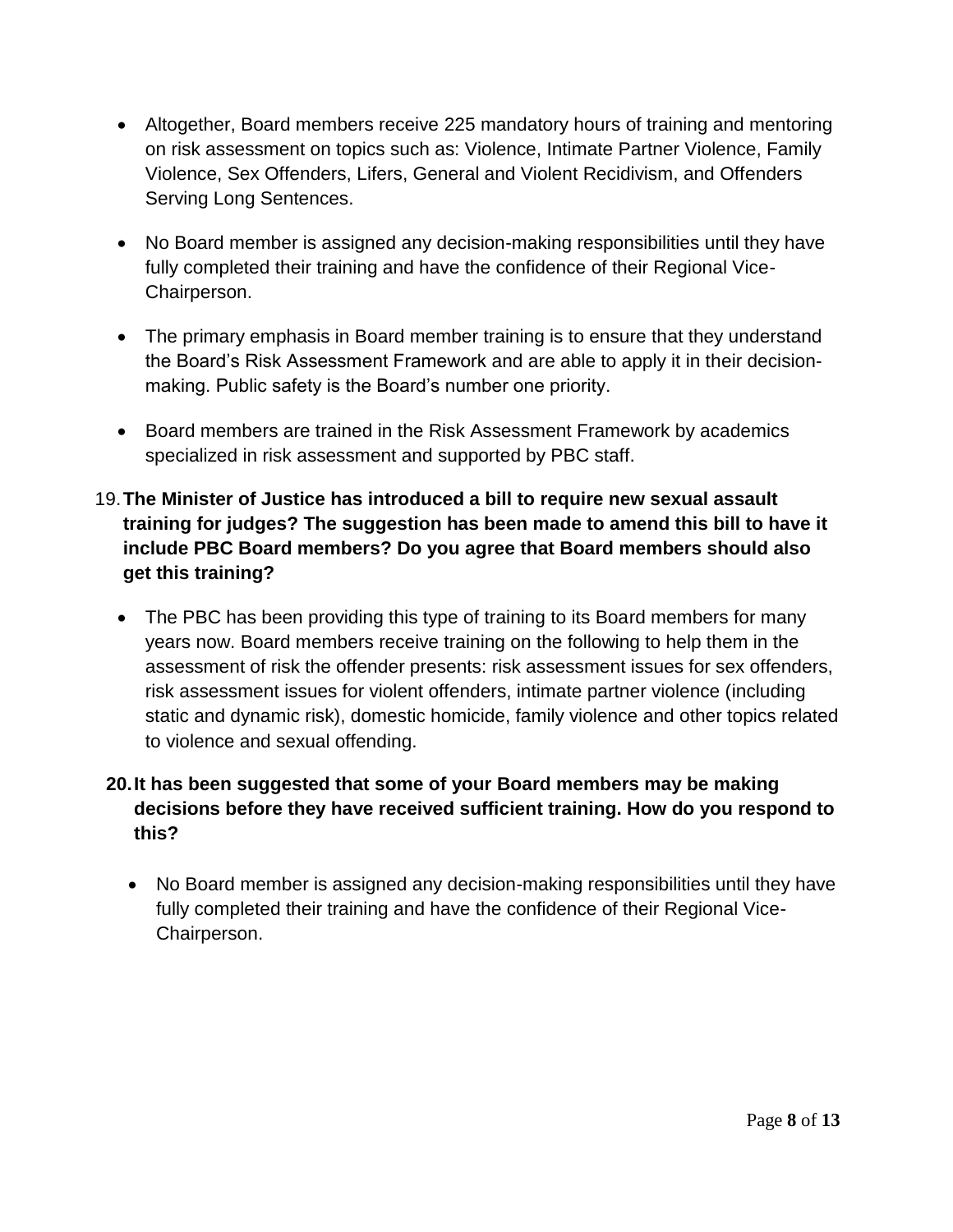- **21.It has been suggested that Board members do not receive the specialized training required to allow them to make quality decisions for certain offenders. How do you respond to this?**
	- The Board Member Training Program's curriculum is continuously updated to reflect changes in evidence-based research on conditional release as well as changes to the legal and policy framework on conditional release decision-making.

## QUALITY ASSURANCE

## **22.Does the PBC have a quality assurance mechanism for its Board member decision-making?**

- Yes. PBC has a Quality Assurance Framework that assists the Board in ensuring its due diligence and accountability in quality decision-making. It is currently under review to update its systems and processes.
- It provides products that assist in providing feedback to Regional Vice-Chairpersons and Board members, and helps to identify any gaps in policy or training.
- PBC currently has several quality assurance measures in place and has a monitoring program.
- The Quality Assurance team at our National Office within Professional Standards conducts several activities which contribute to the overall Framework at PBC:
	- o Case reviews for various situations, including at the request of an RVC and when serious incidents occur in the community regarding an offender on release.
	- $\circ$  Boards of Investigation, which can be conducted independently or in conjunction with Correctional Service Canada (CSC), to review the circumstances of the case and the community incident and determine if there are any systemic or case-specific concerns that must be addressed.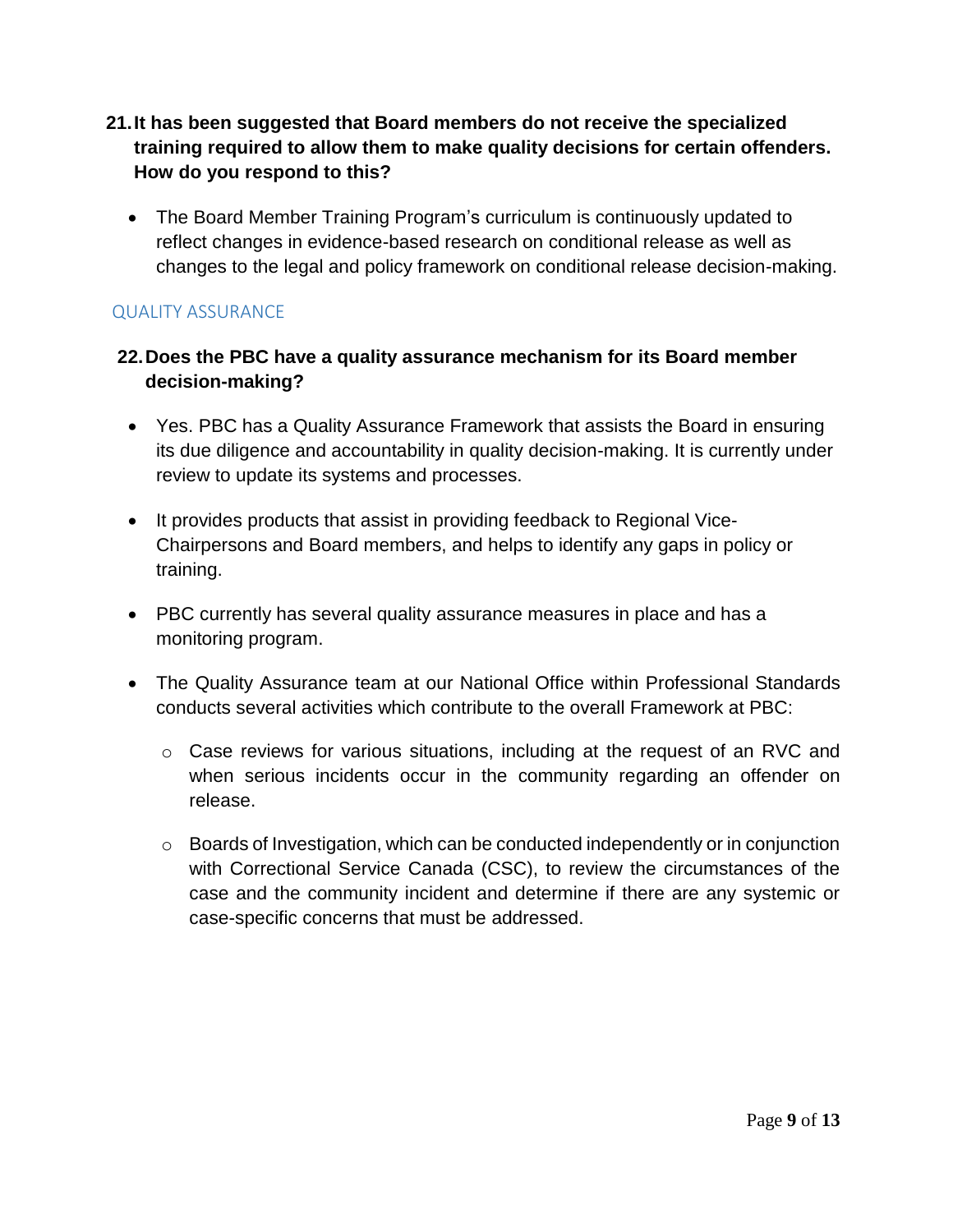### PAROLE GRANT RATES

#### **23.What is the overall grant rate for day parole and full parole?**

- in 2017/18, the grant rates for federal offenders was:
	- o 79% for day parole
	- o 38% for full parole
- While parole grant rates have increased, rates of re-offending, particularly violent re-offending, have declined, suggesting that there have been improvements in efforts by Correctional Service of Canada (CSC) and Parole Board of Canada (PBC) in risk assessment and risk management.

#### *Time served prior to first DP/FP release*

- Offenders serving determinate sentences serve on average 12% of their sentence past their full parole eligibility date.
- For the last five years, offenders serving indeterminate sentences serve on average:
	- o 7 years past their day parole eligibility date prior to their first day parole release; and
	- $\circ$  6 years after their full parole eligibility date prior to their first full parole release.

#### COMPLETION RATES

#### **24.What is the overall successful completion rate for day parole and full parole?**

#### *Day parole*

• In terms of outcomes post-release in 2017-2018, the successful completion rate for day parole was 99%, for supervision periods with no re-offending.

#### *Full parole*

• In 2017-18, the successful completion for federal full parole, for determinate sentences, was 98%, for supervision periods with no re-offending.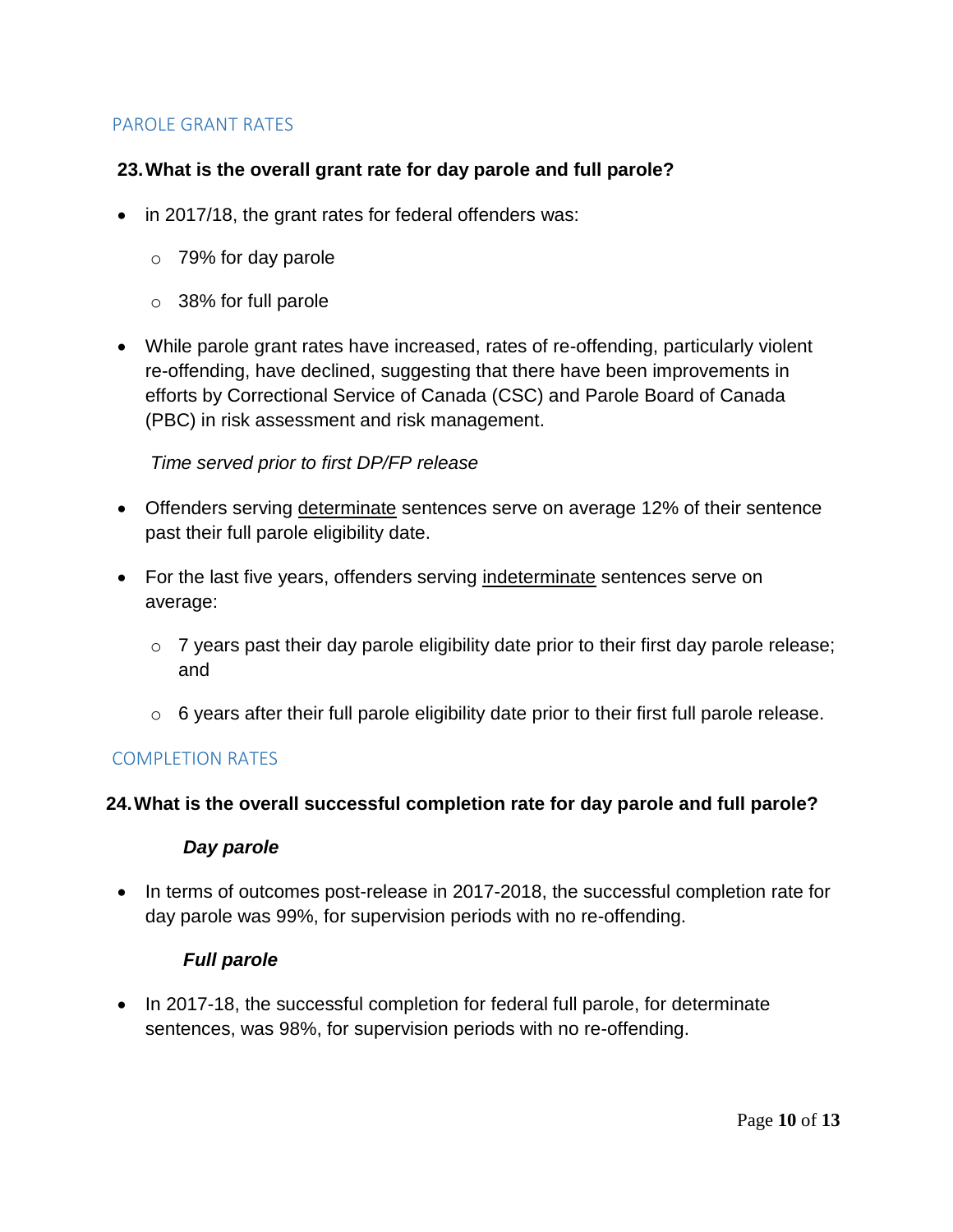### REVOCATION RATES

### **25.What is the overall revocation rate for day parole and full parole?**

#### *Day parole*

 For 2017-2018, the total revocation with offence rate of federal day parole was 1%.

#### *Full parole*

 The total revocation with offence rate of federal full parole, for determinate sentences, was 2%.

### BOARDS OF INVESTIGATION

## **26.Can you tell us about the Board of Investigation being conducted in the case of Eustachio Gallese? How does the investigation work and who does it involve?**

- The Commissioner of CSC and I have convened a joint Board of Investigation into this case. The investigation will look at the circumstances surrounding the incident and make recommendations, as appropriate, to prevent similar incidents from happening again.
- The Board of Investigation is composed of five members, including two external co-chairs who are criminologists. The Board of Investigation will also include two representatives from CSC and one from PBC.
- Any recommendations arising from the Board of Investigation will be reviewed by CSC and the PBC, and corrective measures implemented, as appropriate.
- We are aware that a criminal investigation is ongoing in this matter, and we will continue to respect that process.

[DEFER TO CSC TO EXPLAIN BOI PROCESS IN FURTHER DETAIL, BUT NOT OUR ROLE]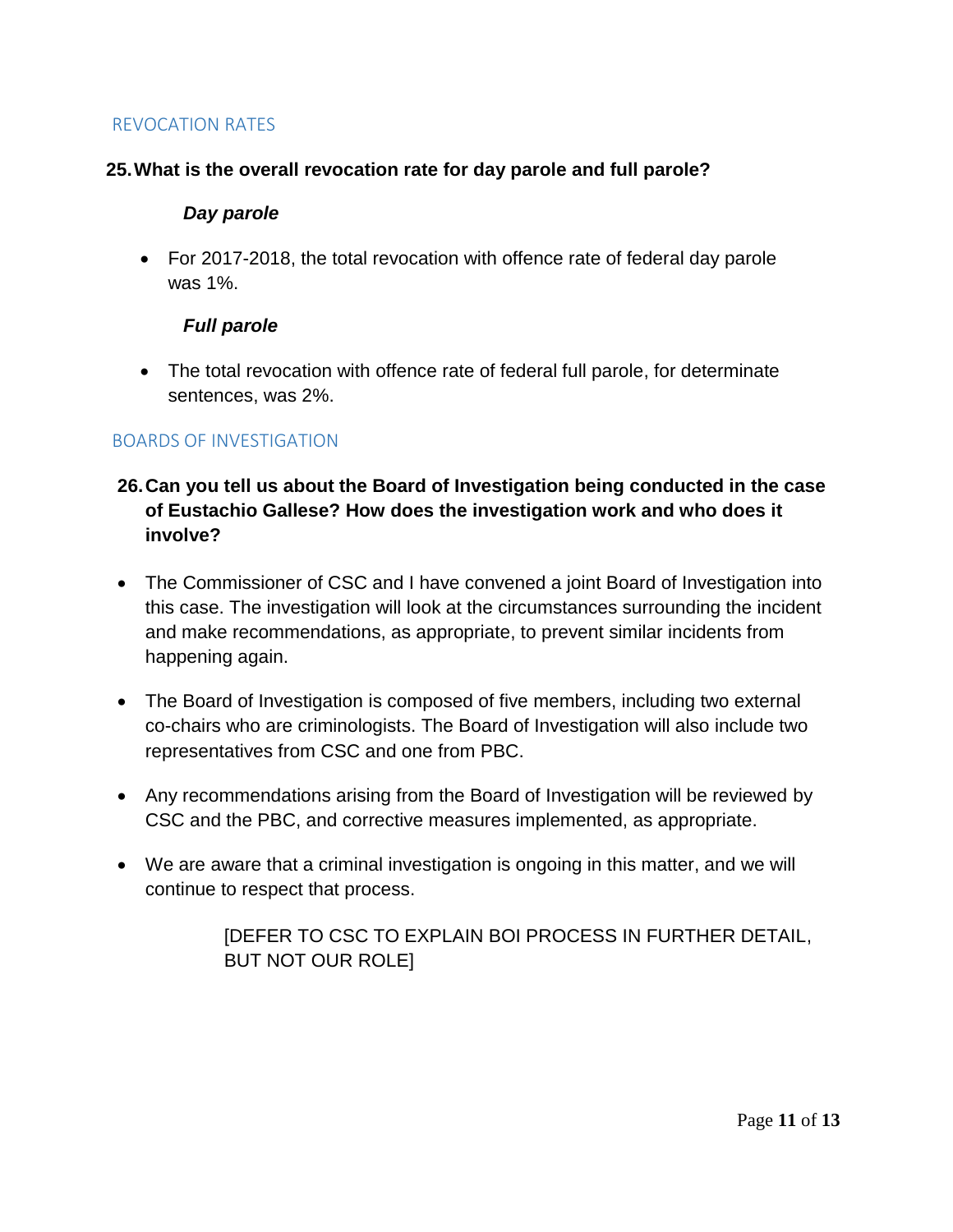## **27.Will the Board of Investigation result in disciplinary measures against anyone found to have been at fault?**

- Boards of Investigation are administrative in nature. They are not criminal investigations. Their intent is not to assign blame on individuals who have carried out their tasks dutifully, but rather to analyze findings and recommendations and bring amendments to policy and training programs, as needed, to reduce the likelihood of such incidents happening in the future.
- The purpose of a BOI is to identify areas of systemic or case-specific concerns that need to be implemented to address these issues.

## **28.Will the Board members responsible for this decision be fired?**

- As a foundation of the Board's independence as an administrative tribunal, Board members are independent and free from external influence in their decision-making.
- Disciplinary or remedial measures pertaining to Members of the Parole Board of Canada are set out in the *Corrections and Conditional Release Act.*
- Board members are appointed by the Governor in Council, on the recommendation of the Minister, to hold office during good behavior.
- Appointees may only be removed for cause, and the threshold for this varies in accordance with the precise wording set out in the legislation.
- In accordance with the CCRA, the Chairperson may recommend to the Minister that an inquiry be held to determine whether any member of the Board should be subject to any disciplinary or remedial measures for any reason set out in any of paragraphs 155.2(2).

# **29.Who can appeal a Parole Board of Canada decision?**

- Pursuant to subsection 147(1) of the CCRA, an offender may appeal a decision of the Parole Board of Canada.
- In accordance with section 168 of the *Corrections and Conditional Release Regulations,* an offender, or a person acting on their behalf, may appeal a decision of the Board to the Appeal Division by sending written notice to the Board stating the grounds on which the appeal is made and providing information and material in support of the grounds of appeal.